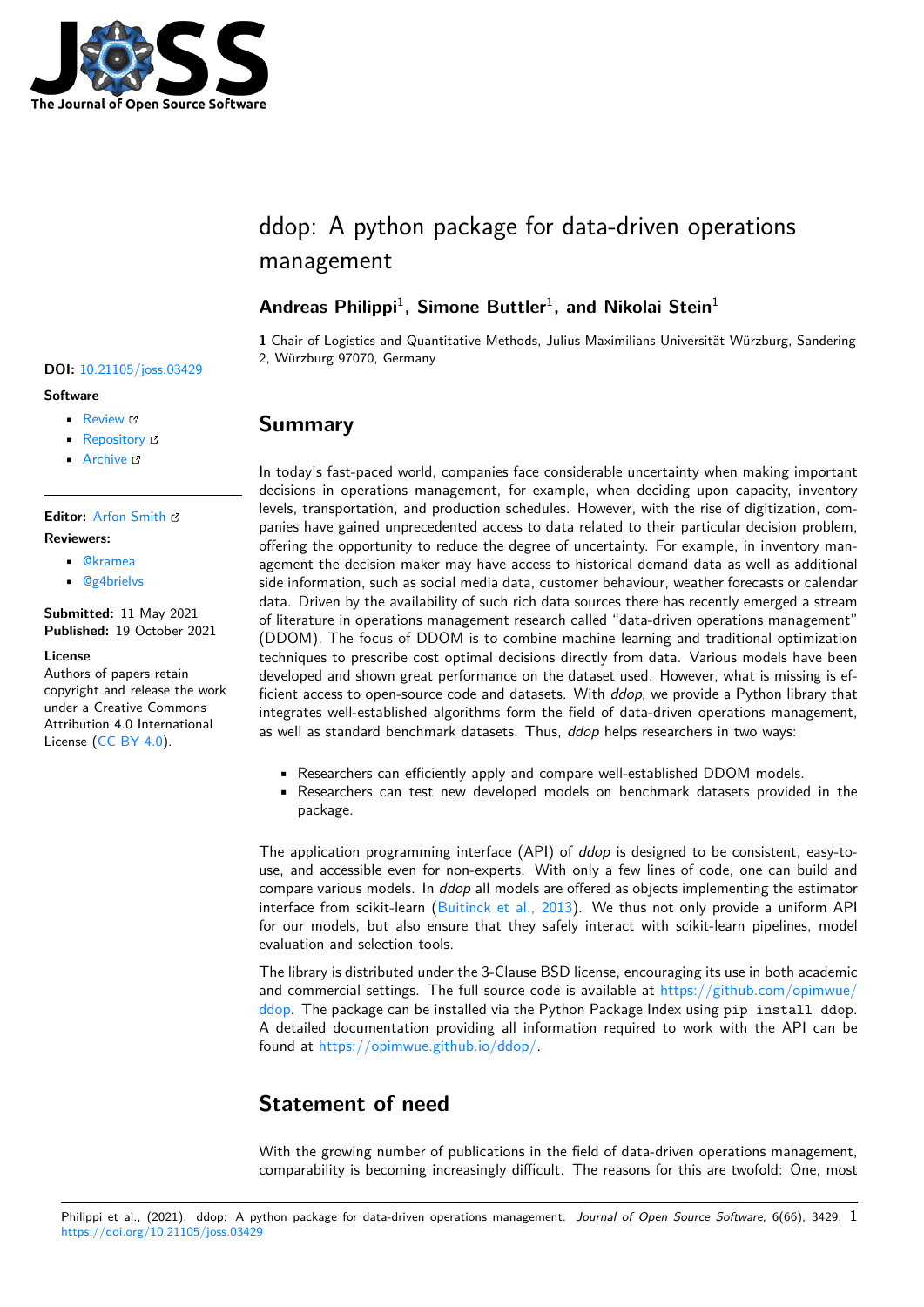

scientists work with proprietary company data which cannot be shared. Two, it is not yet standard that researchers share code used to implement their models. Consequently, results are not directly reproducible and models have to be re-implemented every time a researcher wants to benchmark a new approach. This not only takes a lot of time but can also be a demanding process since such complex models are often challenging to implement. Against this background, there has recently been a call to take inspiration from the machine learning community, where great APIs like scikit-learn (Buitinck et al., 2013), fastai (Howard  $\&$ Gugger, 2020), or Hugging Face (Wolf et al., 2019) have been developed that allow previous developed ML models to be effectively applied on different dataset. Following up on this, *ddop* is the first of its kind to integrate well-established data-driven models for operations management tasks. At the current state, this includes va[rious approaches to so](#page-2-0)lve the [data-driven](#page-2-1) [newsvendor p](#page-2-1)roblem, such as wei[ghted sample ave](#page-2-2)rage approximation (Bertsimas & Kallus, 2020), empirical risk minimization (Ban  $\&$  Rudin, 2019), and a deep learning based approach (Oroojlooyjadid et al., 2020). In addition, the library provides different real-world datasets that can be used to quickly illustrate the behaviour of the available models or as a benchmark for testing new models. *ddop's* aim is to make data-driven operations m[anagement accessible](#page-1-0) [and r](#page-1-0)eproducible.

# **Usage**

Since all models in *ddop* implement the estimator interface from *scikit-learn* consisting of a *fit*, *predict*, and *score* method, usage follows the standard procedure of an *scikit-learn* regressor. First, a model is initialized by calling the class constructor from a given set of constant hyperparameter values, each describing the model or the optimisation problem the estimator tries to solve. Note that for ease of use, all estimators use reasonable default values. It is therefore not necessary to pass any parameter to the constructor. However, it is recommended to tune them for the respective application, since this can often improve decision quality. After the model has been initialized, the *fit* method is used to learn a decision model from the training data (*X\_train*, *y\_train*). Once the training process is completed, the function returns the fitted model, which can then be used to make decisions for new data (*X\_test*) by using the *predict* method. Finally, the score method can be used to access the decision quality of a model. The method takes as input *X\_test* as well as the corresponding true values *y\_test* and computes the average costs between *y\_test* and *predict(X\_test)*. Because all estimators follow the same interface, using a different model is as simple as replacing the constructor.

# **Future Work**

There are several directions that the ddop project aims to focus on in future development. While at the current state there are only algorithms available to solve the newsvendor problem, the goal is to include models to solve other operations management task like multi-period inventory management or capacity management. In addition, we aim to extend the library in terms of available datasets and tutorials.

# **References**

- Ban, G.-Y., & Rudin, C. (2019). The big data newsvendor: Practical insights from machine learning. *Operations Research*, *67*(1), 90–108. https://doi.org/10.1287/opre.2018.1757
- <span id="page-1-0"></span>Bertsimas, D., & Kallus, N. (2020). From predictive to prescriptive analytics. *Management Science*, *66*(3), 1025–1044. https://doi.org/10.1287/mnsc.2018.3253